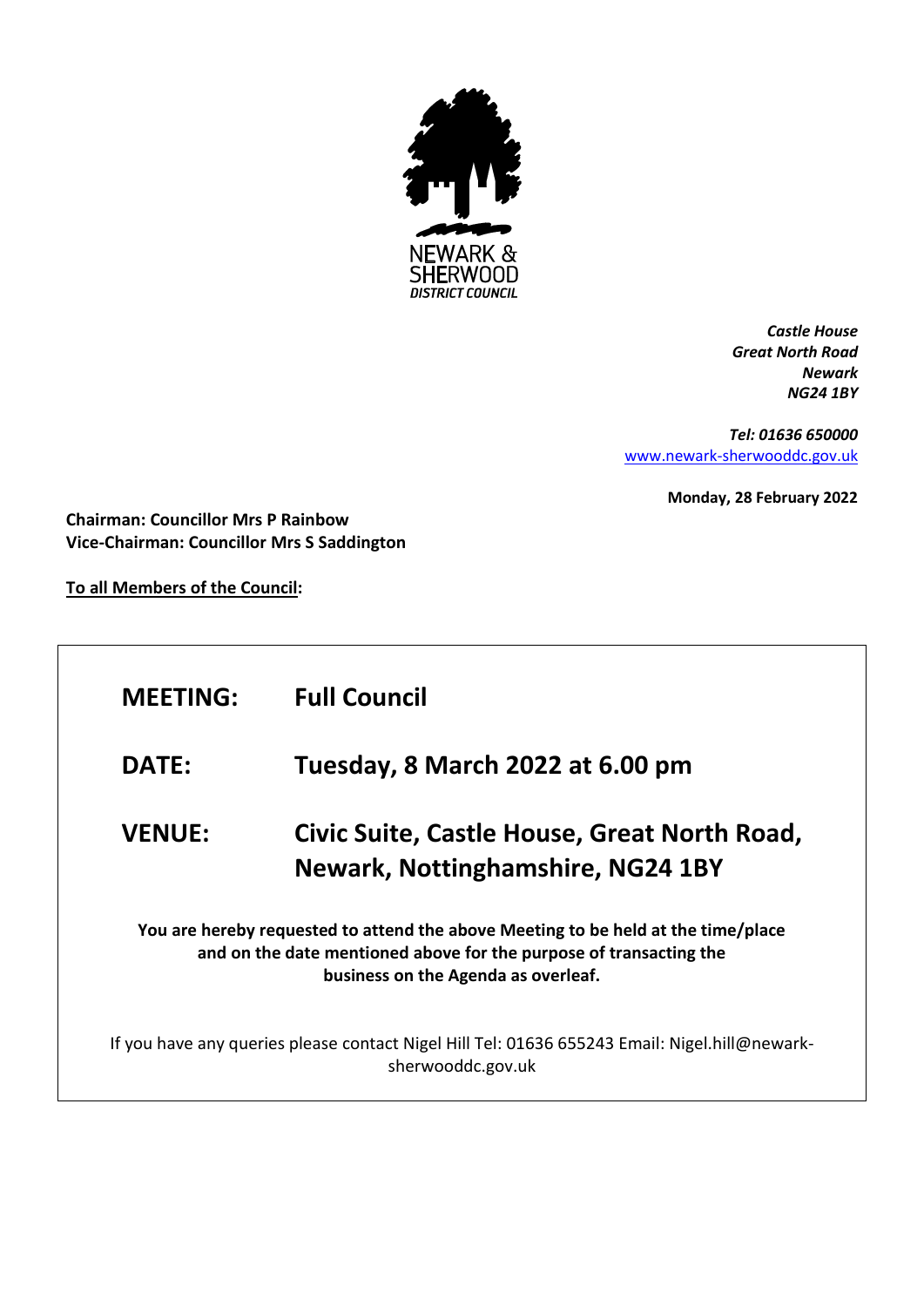## **AGENDA**

|     |                                                                                                                                                                                        | Page Nos.   |
|-----|----------------------------------------------------------------------------------------------------------------------------------------------------------------------------------------|-------------|
| 1.  | Apologies for absence                                                                                                                                                                  |             |
| 2.  | Minutes from the meeting held on 8 February 2022                                                                                                                                       | $4 - 11$    |
| 3.  | Declarations of Interest by Members and Officers and as to the Party Whip                                                                                                              |             |
| 4.  | Declarations of any Intentions to Record the Meeting                                                                                                                                   |             |
| 5.  | Communications which the Chairman or the Chief Executive may wish to lay<br>before the Council                                                                                         |             |
| 6.  | Communications which the Leader of the Council and Committee Chairmen<br>may wish to lay before the Council                                                                            |             |
| 7.  | Questions from Members of the Council and Public                                                                                                                                       |             |
|     | In accordance with Rule No. 14.1 the following question was submitted to<br>the Council from Councillor P. Harris.                                                                     |             |
|     | "What is the Council's view of the recently published 'Integrated Rail Plan'<br>by the Government, on behalf of the residents of the area, and what<br>response will or have we made?" |             |
| 8.  | In accordance with Rule No. 10 to receive the presentation or the debating<br>of any Petitions from Members of the Council (if any)                                                    |             |
| 9.  | Revenue Budget and Council Tax Setting 2022/23                                                                                                                                         | $12 - 28$   |
| 10. | 2022/23 To 2025/26 Medium Term Financial Plan                                                                                                                                          | $29 - 43$   |
| 11. | Capital Programme 2022/23 to 2025/26                                                                                                                                                   | $44 - 50$   |
| 12. | Capital Strategy 2022/23                                                                                                                                                               | $51 - 69$   |
| 13. | Treasury Management Strategy Statement 2022/23                                                                                                                                         | $70 - 99$   |
| 14. | Investment Strategy 2022/23                                                                                                                                                            | $100 - 106$ |
| 15. | Pay Policy Statement 2022/23                                                                                                                                                           | $107 - 124$ |
| 16. | Political Composition of the Council and Allocation of Seats on Committees                                                                                                             | 125 - 128   |
| 17. | Proposals for New Governance Arrangements                                                                                                                                              | 129 - 226   |
| 18. | Proposals for a Community Grant Scheme                                                                                                                                                 | 227 - 236   |
| 19. | <b>Members Allowances</b>                                                                                                                                                              | 237 - 239   |